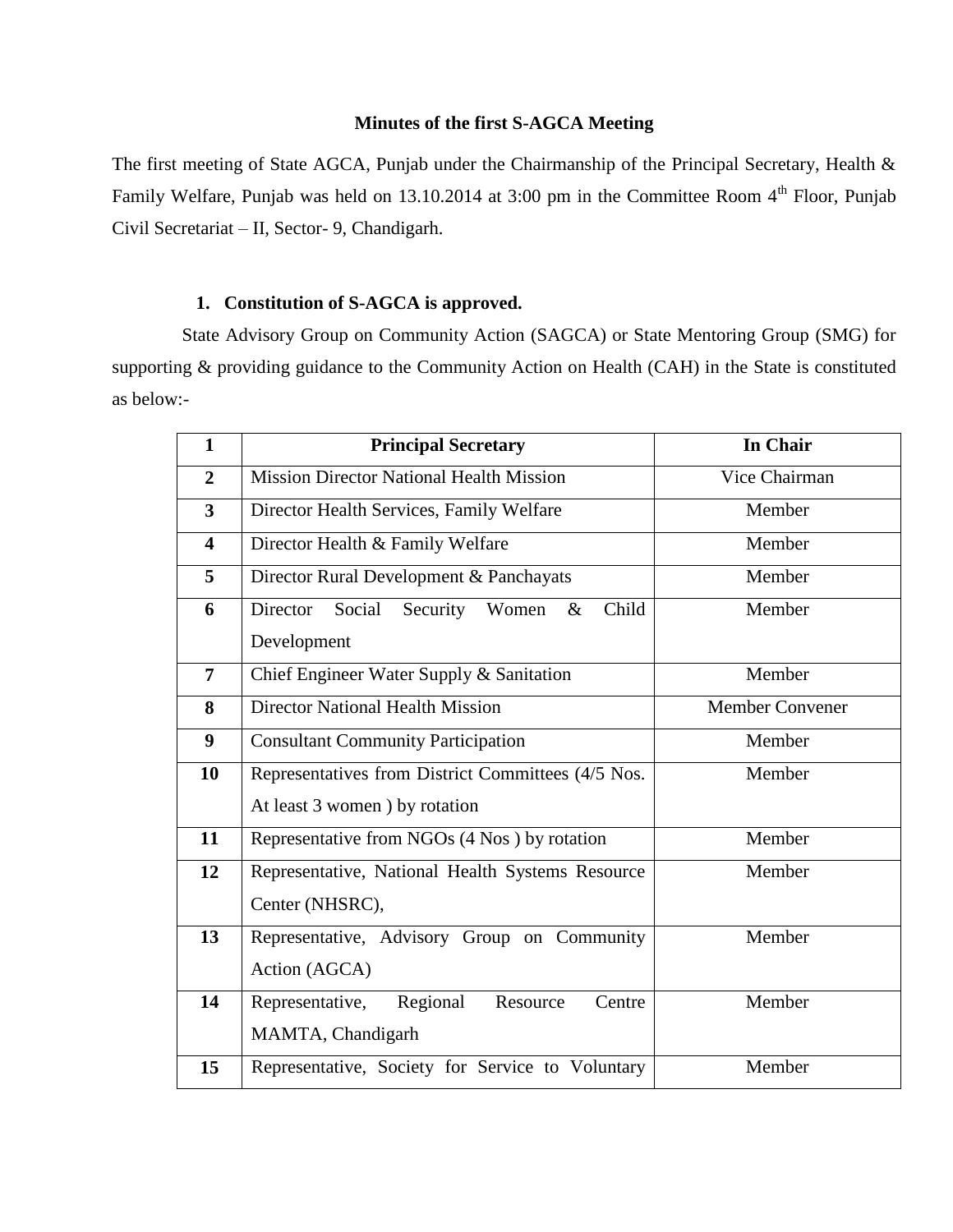|    | Agencies (SOSVA), Chandigarh                    |        |
|----|-------------------------------------------------|--------|
| 16 | Representative, Voluntary Health Association of | Member |
|    | Punjab, Chandigarh                              |        |
| 17 | Representative, Family Planning Association of  | Member |
|    | India, Mohali                                   |        |

### **The constitution of S-TAG is**

| $\mathbf{1}$   | Director Health & Family Welfare                                             |  |  |
|----------------|------------------------------------------------------------------------------|--|--|
| $\overline{2}$ | Principal State Institute of Health & Family Welfare                         |  |  |
| 3              | <b>Director National Health Mission</b>                                      |  |  |
| 4              | Representative, National Health Systems Resource Center (NHSRC),             |  |  |
| 5              | Representative, Advisory Group on Community Action (AGCA)                    |  |  |
| 6              | <b>Consultant Community Participation</b>                                    |  |  |
| $\overline{7}$ | Manager ASHA Programme                                                       |  |  |
| 8              | Representative of State institute of Rural Development                       |  |  |
| 9              | Representative Regional Resource Center Mamta                                |  |  |
| 10             | Representatives (3-4 Nos) form School of Public Health PGI/Punjab University |  |  |
|                | /CRRID                                                                       |  |  |
| 11             | Representatives (2-3 Nos) of State Level NGOs                                |  |  |

### **2. Discussion on implementation of Community Action/ processes in the State**

- National status of the CBMP is presented. It is emphasized to focus on quality of VHSNC trainings and CBMP process in the field.
- State Technical Advisory Group (STAG) for Community Processes will also function as ASHA Mentoring Group.
- Community based Planning & Monitoring activities were undertaken in 2 districts i.e. Ropar and SBS Nagar will be scaled upto 9 more districts i.e. Hoshiarpur, Pathankot, Ludhiana, Barnala, Fatehgarh Sahib, Fazilka, Mansa, Bathinda and Mohali.
- Training of Members of Village Health Sanitation and Nutrition Committee in 12 districts i.e. Amritsar, Faridkot, Ferozepur, Gurdaspur, Jalandhar, Kapurthala, Moga, Muktsar